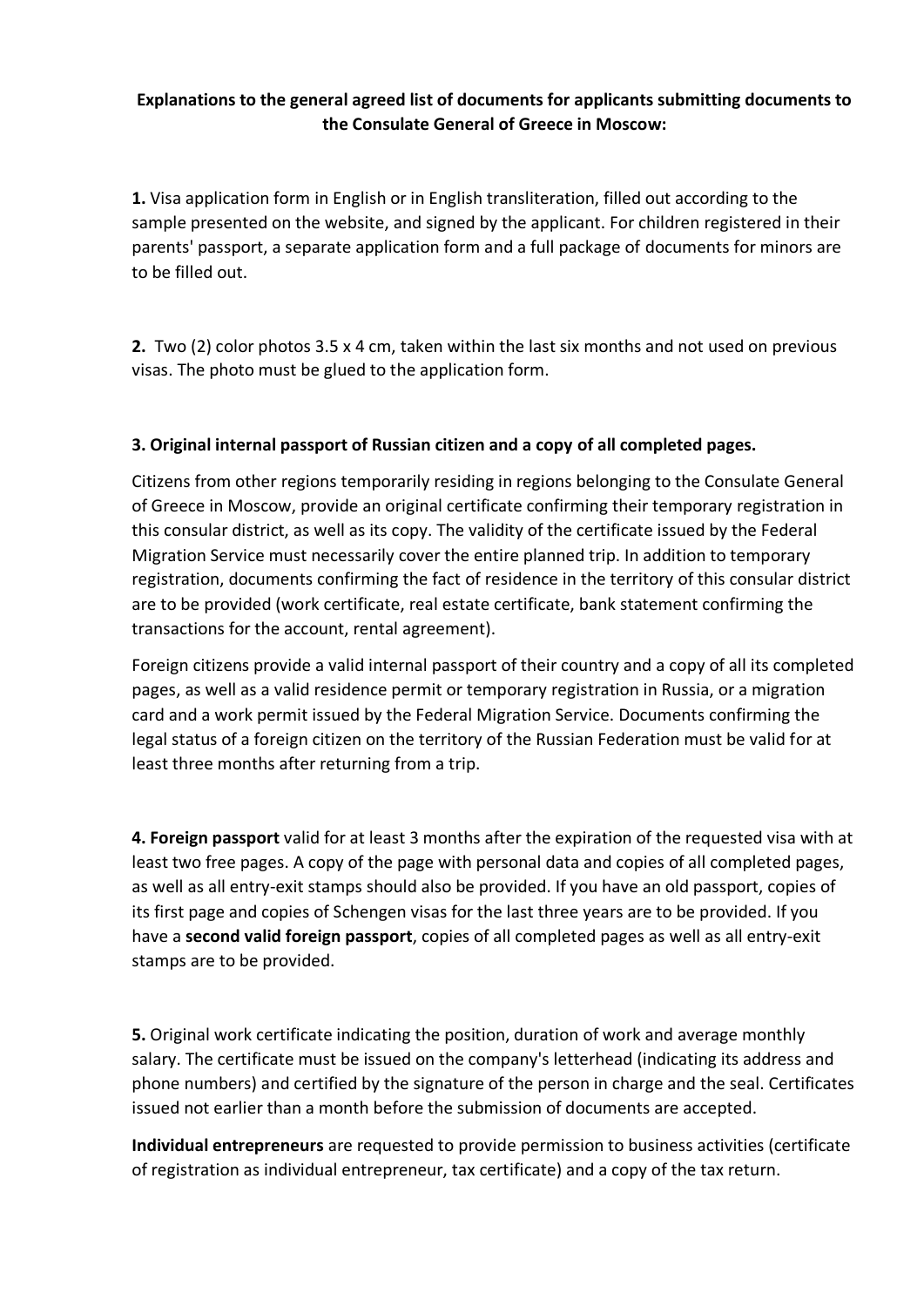**Students** must provide their student ID and their educational certificate + their financial documents (see point 6).

**Retirees** provide a copy of their retiring certificate and confirmation of their available funds. Unemployed can provide a bank statement, certified by the seal of the bank and issued no earlier than a month before the submission of documents. Persons on maternity leave provide a certificate confirming their on parental leave and documents confirming their available funds.

**6.** If the applicant cannot confirm their funds and income level, an uncertified sponsorship letter, an original sponsor's work certificate, copies of documents confirming the relationship to the applicant (birth certificate, certificates of marriage, etc.) and a copy of the first page of the sponsor's civil passport should be provided. **Attention**: only a close relative with confirmed kinship can act as a sponsor (original certificates plus copies are to be provided).

**7.** Travel medical insurance for the entire period of the intended trip, valid in all Schengen countries and covering any costs that may arise in connection with returning home for medical reasons, the need for urgent medical attention, urgent hospital treatment or death during the trip. The minimum insured amount is 30,000 (thirty thousand) euros, or 50,000 (fifty thousand) dollars. When applying for a multi-visa, health insurance must cover at least the period of the first trip. You can purchase an electronic visa insurance policy online [here.](https://www.cherehapa.ru/?partnerId=5056&country=Greece&utm_source=Greece&utm_medium=text3&utm_campaign=Vasco&utm_term=text3)

**8.** It is obligatory to provide air tickets or air ticket reservations. If you travel by your own car, you must provide a route sheet indicating the dates of stay in each country on your way to Greece, a copy of the technical passport of the car, driver's license and international car insurance (Green Card).

**9. For children under the age of 18**: original birth certificate and its copy. It is obligatory to provide notarized consent for the departure of the child from BOTH parents (even if they are flying together). The notarized consent form from the parents or legal guardian **must be issued in the same year of the submission of the minor's documents**. The notarized form of consent must have a QR code and all countries of the Schengen Area must be mentioned in the form. Old consent forms without a QR code are not accepted. The consent should be notarized and provided if the child travels alone, with either of the parents, as well as if both parents intend to travel together with the child and are applying for a multiple-entry visa for the child. Exceptions are made only if the parent with whom the minor is traveling has sole parental rights (i.e. in cases where the other parent is dead or deprived of parental rights, a death certificate of the other parent or a court decision transferring parental custody solely to the parent who signs the application must be provided). If the parents are applying for a multiple entry visa for the minor, the validity period of the travel consent must cover the entire period of the requested visa and extend beyond the dates of the first trip. If the child is accompanied not by the parents, but by a different person, it is necessary to provide consent to the accompanying person from both parents, as well as a copy of the internal passport (first page) of the accompanying person, as well as their valid visa.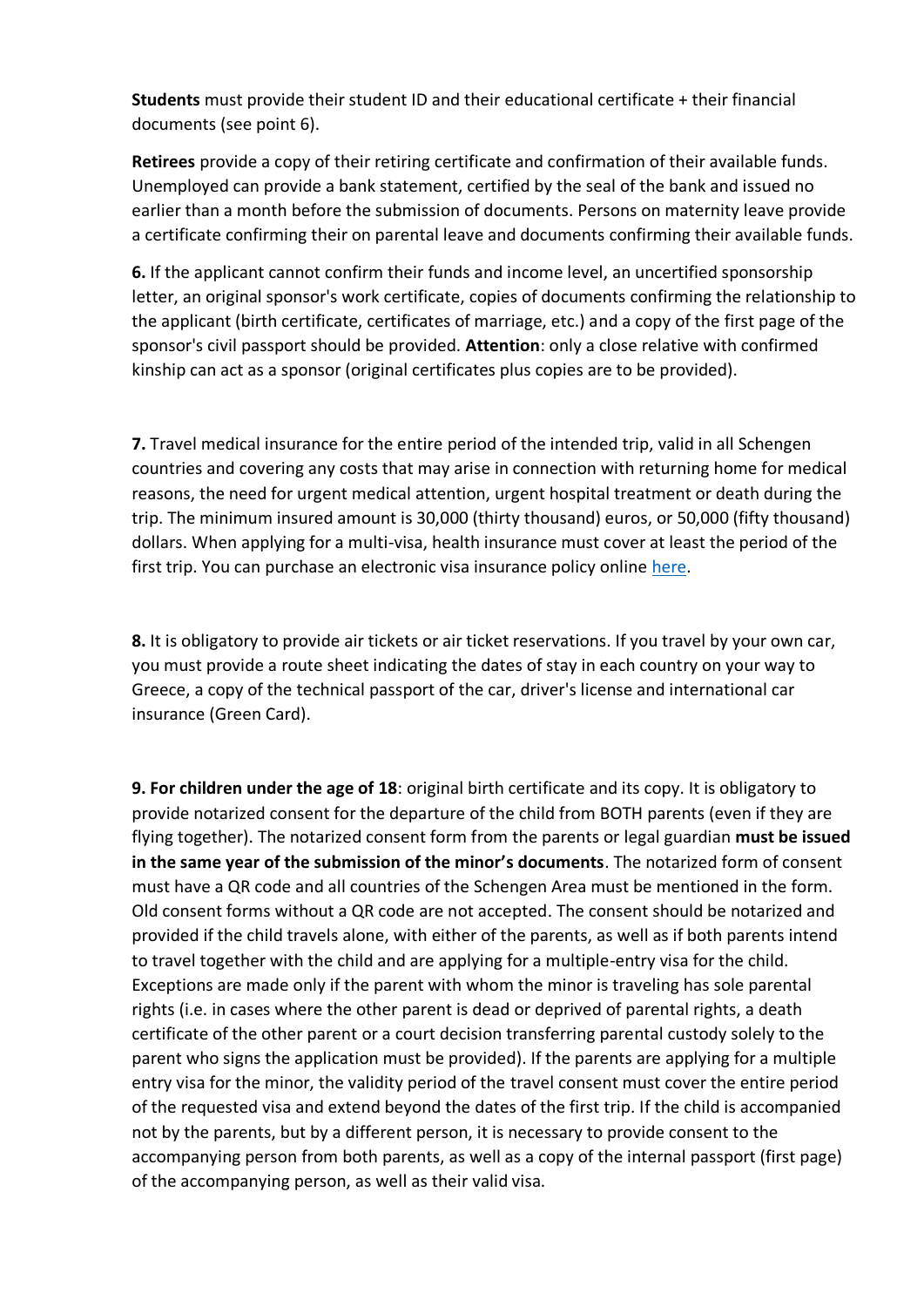Exceptions are made only when the other parent is dead or deprived of parental rights. In such case death certificate of the second parent or a court decision transferring the parental custody right exclusively to the parent who signs the application is to be presented. Besides, if one of the parents has a dash in the birth certificate, consent to leave is not required.

If applicants are requesting a multiple entry visa for a minor, the consent to leave must be issued for a period of long duration (not just for the first trip).

If you plan to issue consent that will be valid only on the dates of the first trip, please note that the Consulate General of Greece adds a 15-day period to a single-entry visa, therefore, consent must be issued for the dates of the first trip + 15 days.

If the child is accompanied not by his parents, but by another person, it is necessary to provide consent from both parents, as well as copies of the pages with the personal data of the parents' internal passport, a copy of the internal passport (first page) of the accompanying person, as well as his valid visa.

To confirm sole parental rights, you must provide a certificate from the registry office (form No. 25) stating that the record about the father was made "from the mother's words" or a court decision on deprivation of parental rights, or a parent's death certificate. If the whereabouts of one of the child's parents are unknown, then just a police certificate is not enough. It is necessary to provide a court decision on deprivation of parental rights or a court permission for the child to leave the country.

## **10. FOR A TOURIST VISA:**

- Hotel reservation / voucher / confirmation of stay. Original documents or confirmations sent by e-mail are accepted. In case of electronic confirmation of residence, it is necessary to provide an electronic confirmation with the data of all persons who intend to live in the room. In the case of renting an apartment / house from the owner, a lease agreement, a copy of the landlord's identity document, and a document confirming the payment of the rent should be provided.

- Owners of real estate in Greece should provide a copy of the real estate contract. If the owner of real estate in Greece invites an applicant, it is necessary to provide, in addition to a copy of the real estate contract, an invitation letter from the owner and a copy of their valid visa. If the owner of the property does not have a visa, then you need to provide a copy of the page with the personal data of their civil passport. Close relatives (spouses, children, parents) should provide documents confirming their relationship.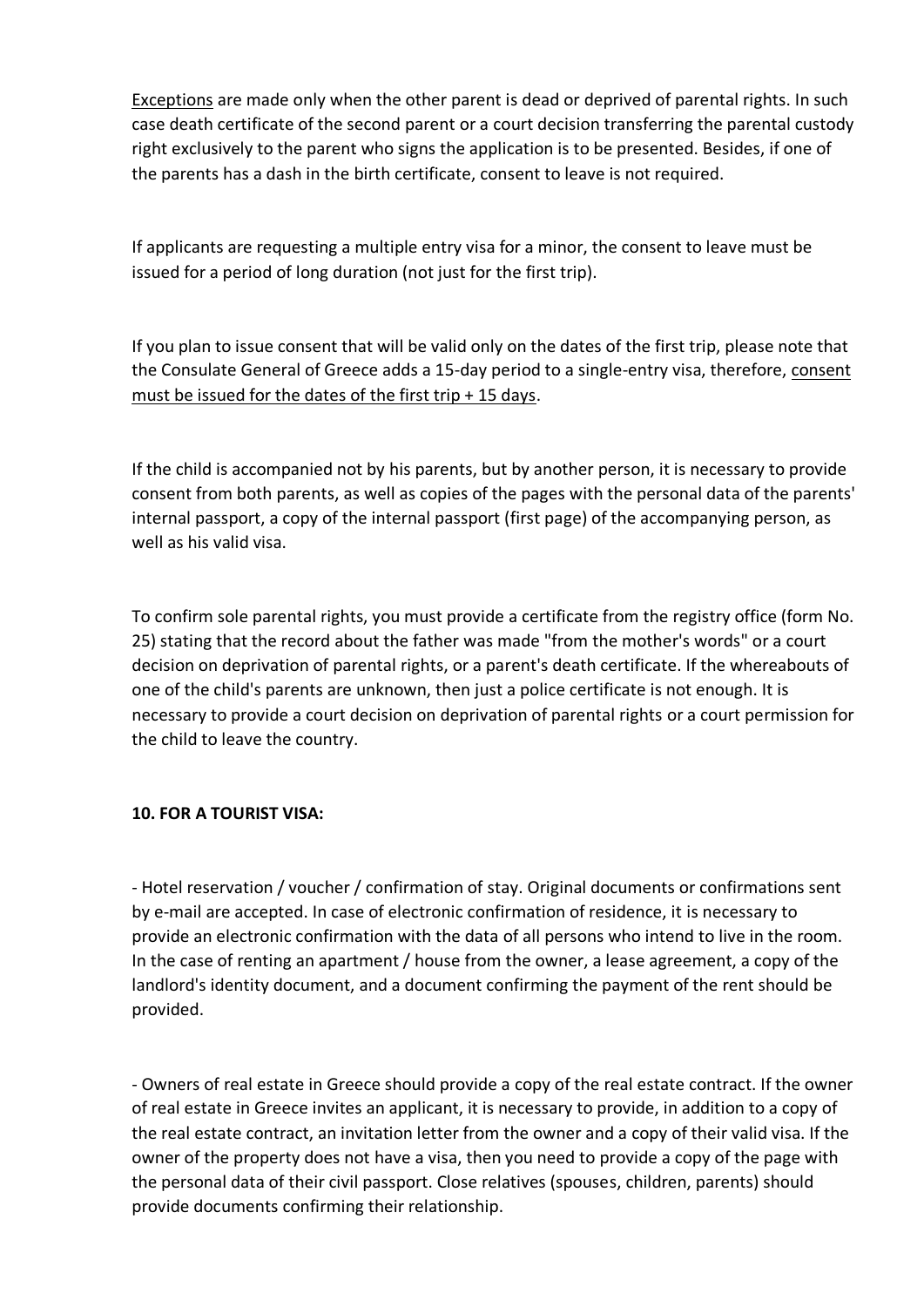- For those traveling on a yacht the following documents are provided: contract; an invitation from the agency indicating the name of the agency, the type of yacht, the duration of the trip in days, the route; crew list; skipper's certificate; proof of payment.

### **11. FOR A VISA BY THE INVITATION OF A PRIVATE PERSON**

An invitation from a citizen of Greece / EU with full information about the inviter and the invitee (surname, first name, residence address, telephone number), relationship, if any, purpose and duration of the trip. In addition, the inviting party must indicate that it assumes all costs associated with the accommodation, alimentation and medical care of the invited person. The signature on the invitation must be certified by any public service. The invitation is valid within 3 months from the date of its issue. It is also necessary to provide a copy of the identity card and tax return of the inviter for the last year. Non-residents of Greece / EU legally residing in Greece, in addition to the invitation, must provide a residence permit, documents confirming relationship, and a tax return. If non-residents of Greece / EU legally residing in Greece invite a non-relative, then it is necessary to provide an agreement on the ownership or lease of real estate in Greece. The originals of the invitation, as well as copies sent by e-mail, are accepted for consideration.

#### **12. FOR A BUSINESS VISA**

An invitation from a Greek company or organization (original or copy) on the official letterhead of the organization (with address and phone numbers), certified by the signature of the responsible person and containing information about the purpose and timing of the trip. If the inviting party bears the costs of the trip, this should be indicated in the invitation. A certificate from the applicant's place of work when applying for a business visa is required. Read about the rules for issuing a certificate from the place of work in paragraph 5 above.

\*\*\*

In case of applying for a multiple-entry visa, it is necessary, after carefully reading the text of the application, to sign at the end of the fourth page in the field "Health insurance obligation", in column 27 to mark the item "multiple entries" and indicate the duration of the first trip. Please note that the final decision on the issuance of any visa and its duration remains with the Consulate General.

**Please note** that from 18.10.2013 the procedure for calculating the number of days of stay in the Schengen area has changed. For correct travel planning, you need to use the calculator located at the following address: [https://ec.europa.eu/home-affairs/what-we](https://ec.europa.eu/home-affairs/what-we-do/policies/borders-and-visas/border-crossing_en)[do/policies/borders-and-visas/border-crossing\\_en.](https://ec.europa.eu/home-affairs/what-we-do/policies/borders-and-visas/border-crossing_en)